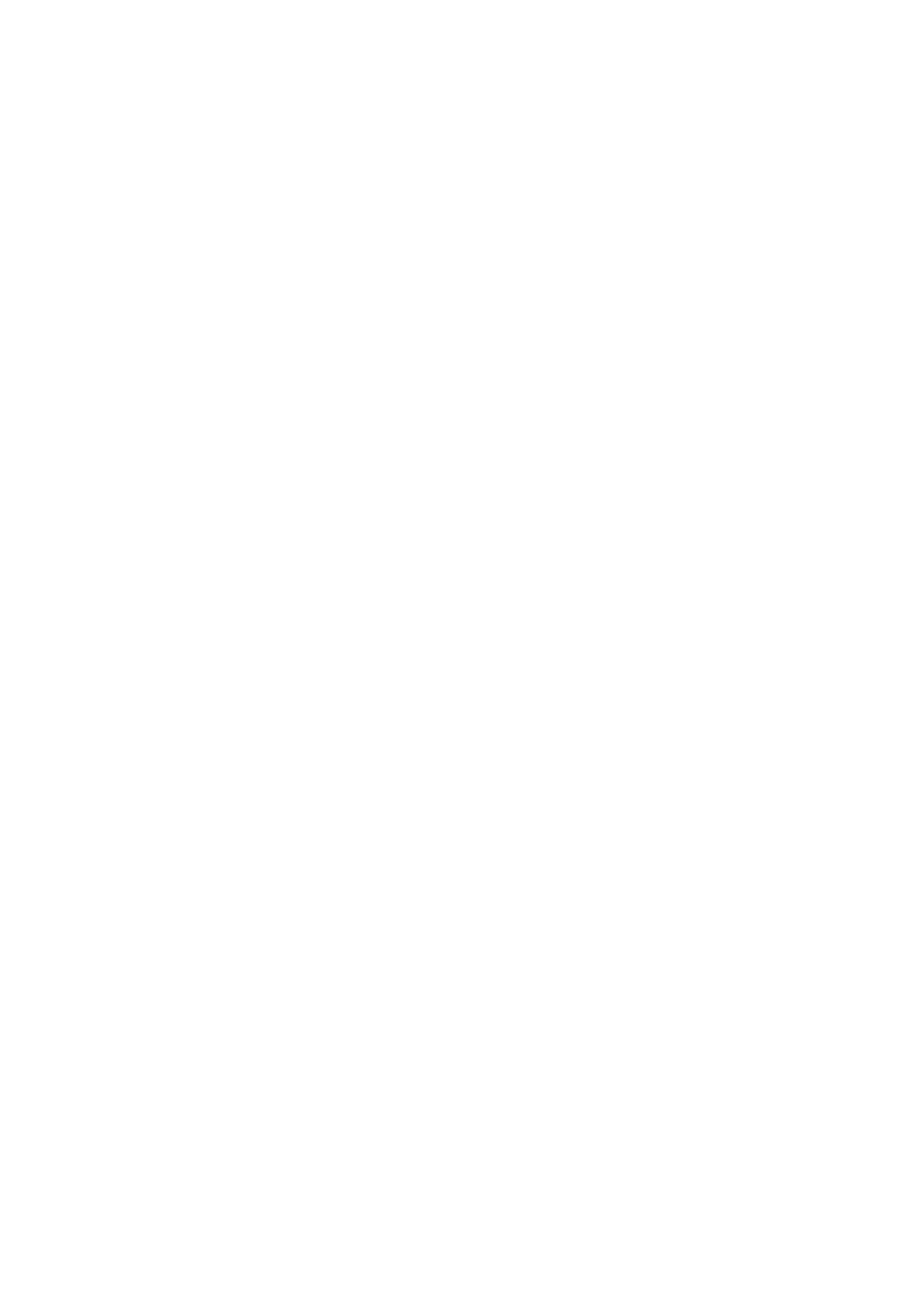

Response of the European Law Institute

### **European Commission's Public Consultation on Sustainable Consumption of Goods – Promoting Repair and Reuse**

Susanne Augenhofer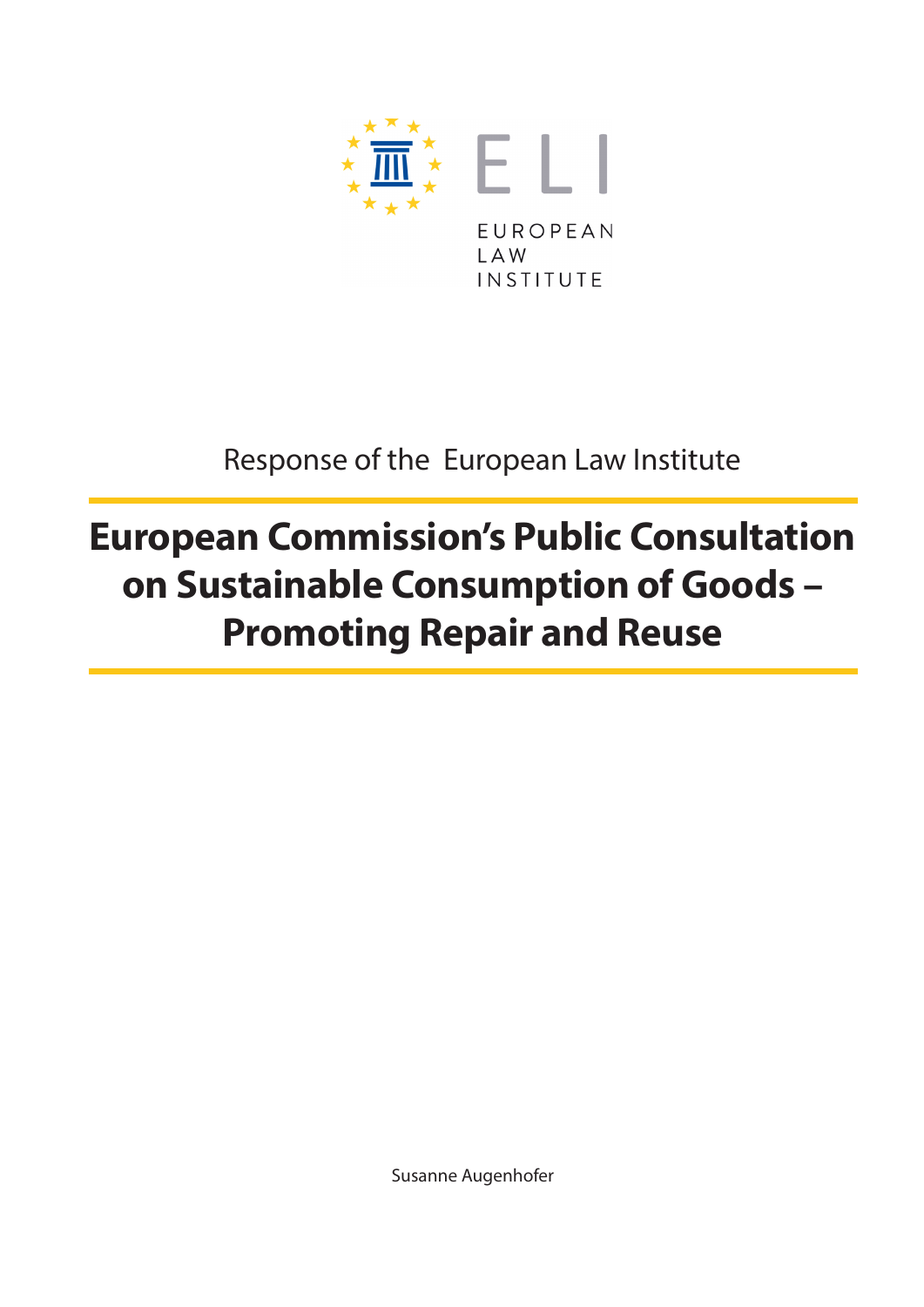### **The European Law Institute**

The European Law Institute (ELI) is an independent non-profit organisation established to initiate, conduct and facilitate research, make recommendations and provide practical guidance in the field of European legal development. Building on the wealth of diverse legal traditions, its mission is the quest for better law-making in Europe and the enhancement of European legal integration. By its endeavours, ELI seeks to contribute to the formation of a more vigorous European legal community, integrating the achievements of the various legal cultures, endorsing the value of comparative knowledge, and taking a genuinely pan-European perspective. As such, its work covers all branches of the law: substantive and procedural; private and public.

ELI is committed to the principles of comprehensiveness and collaborative working, thus striving to bridge the oft-perceived gap between the different legal cultures, between public and private law, as well as between scholarship and practice. To further that commitment it seeks to involve a diverse range of personalities, reflecting the richness of the legal traditions, legal disciplines and vocational frameworks found throughout Europe. ELI is also open to the use of different methodological approaches and to canvassing insights and perspectives from as wide an audience as possible of those who share its vision.

President: Pascal Pichonnaz First Vice-President: Lord John Thomas Second Vice-President: Anne Birgitte Gammeljord Treasurer: Pietro Sirena Speaker of the Senate: Reinhard Zimmermann Secretary-General: Vanessa Wilcox

Scientific Director: Christiane Wendehorst

European Law Institute Secretariat Schottenring 16/175 1010 Vienna Austria  $Tel: + 43 1 4277 22101$ Mail: [secretariat@europeanlawinstitute.eu](mailto:secretariat%40europeanlawinstitute.eu?subject=) Website: [www.europeanlawinstitute.eu](http://www.europeanlawinstitute.eu)

ISBN: 978-3-9505192-6-6 © European Law Institute 2022 Cover image: Shutterstock

This publication was co-funded by the European Union's Justice Programme. Acknowledgment is also due to the University of Vienna which has generously hosted the ELI Secretariat under successive Framework Cooperation Agreements since 2011.



**Supported by** the European Union

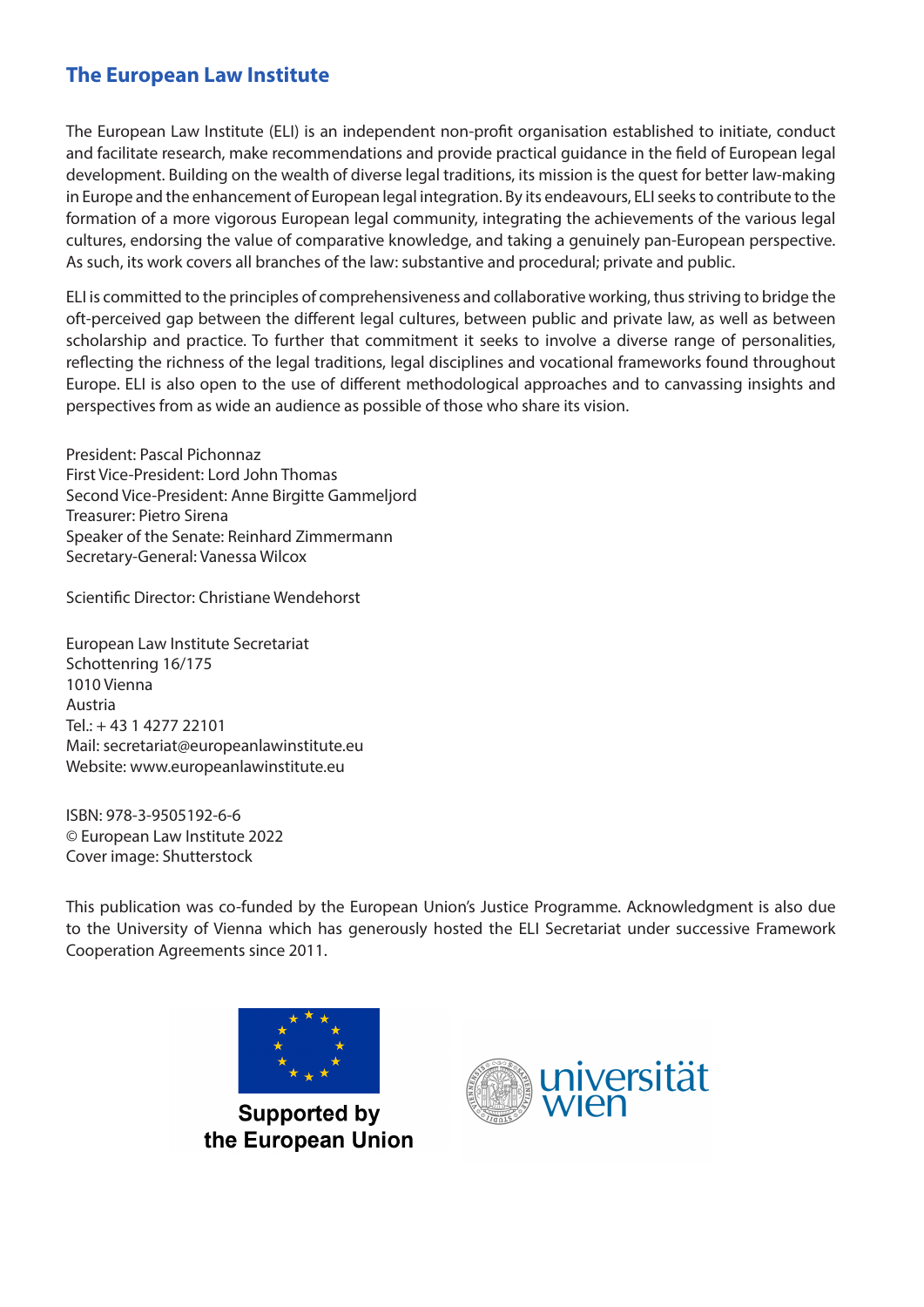### **Table of Contents**

|       | <b>Introduction</b>                                                                          |    |
|-------|----------------------------------------------------------------------------------------------|----|
| II. I | Amendments to the Sale of Goods Directive (Q4)                                               | 9  |
|       | 1. Repair as the Primary Remedy                                                              | 9  |
|       | 2. Repair as the Optimal Remedy when Repair Costs are Less than or Equal to Replacement Cost | 9  |
|       | 3. Re-Starting the Legal Guarantee Period After Repair                                       | 10 |
|       | 4. Longer Legal Guarantee Periods                                                            | 10 |
|       | 5. Same Legal Guarantee Period for New and Second-Hand Goods and/or Refurbished Goods        | 11 |
|       | 6. Voluntary Business Commitments to Repair Goods                                            | 11 |
|       | III. Effectiveness of Measures Amending the Sale of Goods Directive (Q4)                     | 12 |
|       | IV. Right to Repair Without Legal Guarantee (Q6)                                             | 13 |
|       | V. Who Should Be Obliged to Repair Products? (Q8, Q9)                                        | 14 |
|       | VI. Level of Harmonisation (Q2, Q3)                                                          | 15 |
|       | VII. Product Categories to be Covered by an Amended Right to Repair (Q5)                     | 16 |
|       | VIII. Additional Suggestions to Extend the Useful Life Span of Goods (Q11)                   | 17 |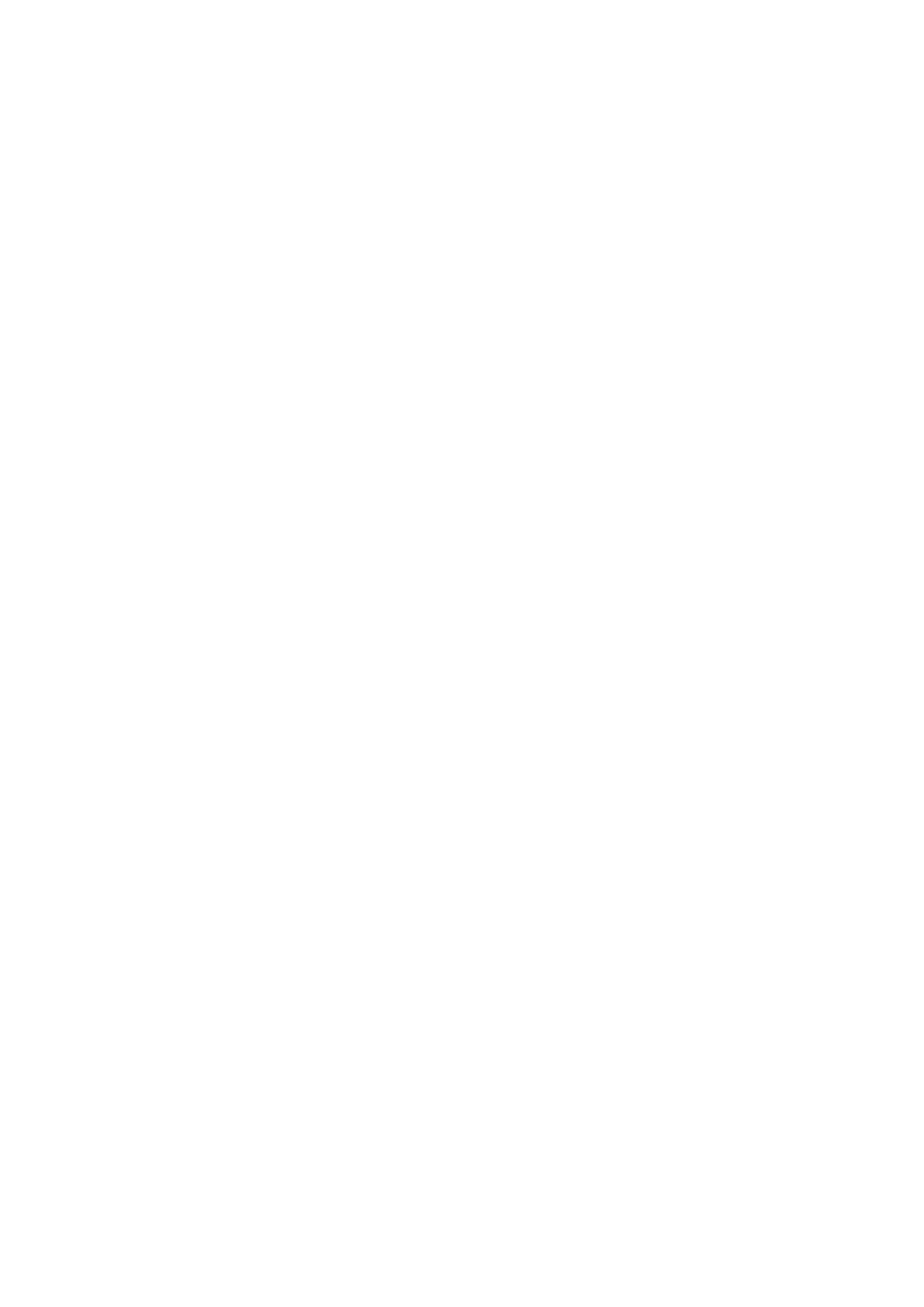### <span id="page-6-0"></span>**I. Introduction (Q2)**

When the United Nations General Assembly (UN-GA) passed the 17 interlinked Sustainable Development Goals (SDGs) in 2015, all European Union (EU) Member States agreed, as Members of the UN-GA, to fight for a sustainable future for all. To implement these goals, the EU itself passed an Action Plan for the Circular Economy<sup>1</sup> in 2015.

Since the start of the Fridays for Future movement, at the very latest, awareness of the climate crisis has spread and calls for swift and forceful political action have grown louder ever since. Studies show that consumers want to be part of the Green transition. Therefore, an EU-wide initiative to push for a more circular economy and for the sustainable consumption of goods is highly appreciated, as is the fact that the Green transition is one of the five key areas on the EU's New Consumer Agenda of 2020.<sup>2</sup>

This Response aims at providing answers to the European Commission's Public Consultation on 'Sustainable Consumption of Goods – Promoting Repair and Reuse<sup>'3</sup>

It is understood that the majority of resources employed in the course of the life cycle of a product are used during the production process. However, a distinction must be drawn between the use of resources at production and the impact products have throughout their entire life cycle on the climate,

including their greenhouse gas and other emissions. In the case of electronics, the amount of energy used at different phases of their life cycles – from production to disposal – varies significantly between products.4 Hence, to foster environmental sustainability, production should be reduced and products which produce the most emissions during their phases of use should be designed as efficiently as possible. This can be achieved by providing incentives for products to be repaired in the case of defects instead of replaced and by fighting firmly against planned obsolescence.5 While this Response will focus solely on the questions posed by the European Commission in its consultation, it has to be noted that the right to repair – on which the consultation focuses – cannot and should not be seen in isolation. There are different means available to foster environmental sustainability and an isolated view of means (eg right to repair) will not produce sufficient or satisfactory outcomes.6 Also, if one only examines single areas of law at a time, an incomplete picture will emerge. To give just two examples: an agreement between different businesses to offer a right to repair, which goes beyond the legal requirements set out in the Sales of Goods Directive,<sup>7</sup> might violate Article 101 Treaty on the Functioning of the European Union (TFEU) if the agreement has an adverse effect on competition in the internal market; a false claim that a good is easily repairable may be considered unfair

<sup>1</sup> Commission, 'Closing the Loop – An EU Action Plan for the Circular Economy' COM (2015) 614 final, 2 December 2015.

<sup>2</sup> Commission, 'New Consumer Agenda' COM (2020) 696 final, 13 November 2020; see eg Evelyne Terryn, 'The New Consumer Agenda: A Further Step Toward Sustainable Consumption?' (2021) Journal of European Consumer and Market Law (EuCML) 10 1ff.

<sup>3</sup> Available under <https://ec.europa.eu/info/law/better-regulation/have-your-say/initiatives/13150-Sustainable-consumption-of-goods-promotingrepair-and-reuse/public-consultation\_en> accessed 04 April 2022.

<sup>4</sup> John Bachér, Yoko Dams, Tom Duhoux, Yang Deng, Tuuli Teittinen, and Lars Fogh Mortensen, 'Electronic Products and Obsolescence in a Circular Economy' (2020), Eionet Report by ETC/WMGE, 19ff. <www.eionet.europa.eu/etcs/etc-wmge/products/etc-wmge-reports/electronics-andobsolescence-in-a-circular-economy/@@download/file/ETC-WMGE\_Electronics%20and%20obsolescence%20in%20CE\_final.pdf#page21> accessed 25 March 2022.

<sup>5</sup> Alberto De Franceschi, 'Consumer's Remedies for Defective Goods with Digital Elements' (2021) 12 Journal of Intellectual Property, Information Technology and Electronic Commerce Law (JIPITEC) 142, 152ff.

<sup>6</sup> Hans-W Micklitz and others, 'E-Commerce and the Trade-Off between Consumer Protection and Sustainability' (2020) Publication of the Advisory Council for Consumer Affairs, 35ff <www.svr-verbraucherfragen.de/en/wp-content/uploads/sites/2/201110\_SVRV\_PB3\_Onlinehandel\_ENGL\_bf.pdf> accessed 22 March 2022; Evelyne Terryn and Elias Van Gool, 'The Role of European Consumer Regulation in Shaping the Environmental Impact of E-Commerce' (2021) 10 EuCML 89-101; Aaron Perzanowski, 'Consumer Perceptions of the Right to Repair' (2021) 96 Indiana Law Journal 361.

<sup>7</sup> Council Directive 2019/771/EU of 22 May 2019 on certain aspects concerning contracts for the sale of goods, amending Regulation (EU) 2017/2394 and Directive 2009/22/EC, and repealing Directive 1999/44/EC [2019] OJ L136/28.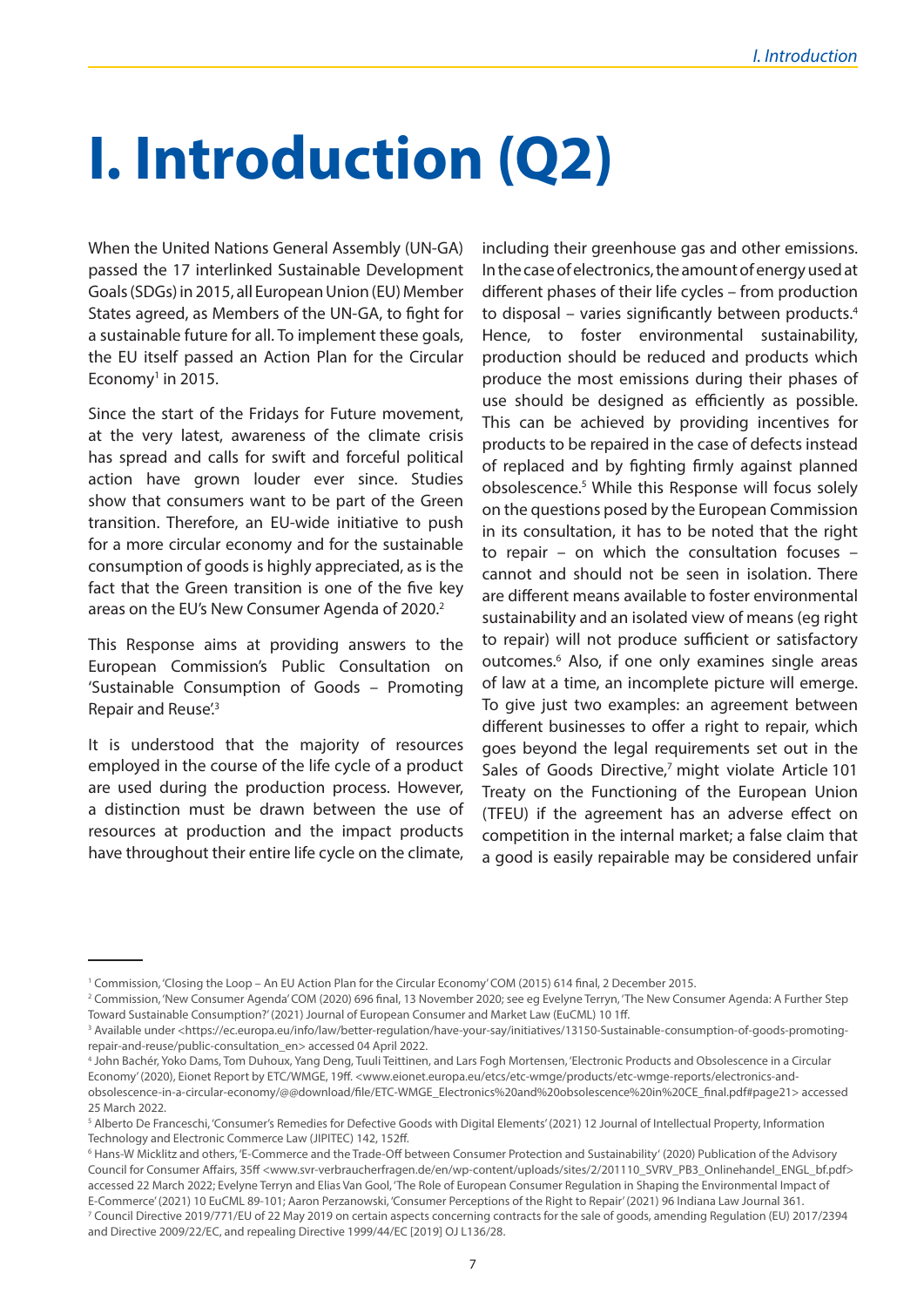commercial practice under the Unfair Commercial Practices Directive (UCPD)<sup>8</sup> and, therefore, this may have an affect both on the right to repair and on competition law. In the first example, it has to be ensured that a balance is reached between Article 101 TFEU and the interest of fostering sustainability,<sup>9</sup> whereas the second example requires strong enforcement of the UCPD to prevent businesses from misleading consumers. Also, the law ought to create incentives for manufacturers to design and produce goods in a manner which allows for repair in the first place. Therefore, the introduction of an obligation on the manufacturer to repair goods must be considered. One also has to bear in mind that most supply and production chains are global in nature and hence not only EU provisions have to be considered, but rather the EU, when passing new rules, should take account of rules by, for example, the World Trade Organization (WTO).

Finally, it has to be stated in these introductory remarks that while Question 1 of the survey (on whether the life span of most consumer goods has decreased in the last decade) cannot be answered due to the lack of access to reliable empirical data to support such a claim, this seems true. It also appears that, if the statement is correct, this may well not only be caused by premature obsolescence but also by psychological obsolescence, thus consumer preferences, the wish to consume more, to always possess the latest version of certain 'lifestyle goods', such as mobile phones<sup>10</sup> and clothes, etc. This would, of course, contradict studies<sup>11</sup> stating that consumers long for a green transition and want more durable products, less consumption or waste and, therefore, favour the right to repair. However, perhaps, different types of consumers shape different trends of demand; also, it needs to be borne in mind that the desire to act and consume in the interest of the environment is sometimes reflected in answers to surveys but not always on the level of decisions relating to consumption. In other words, consumers, in some cases, may care about sustainability in the abstract but nevertheless consume goods in a manner which is not aligned with those rather general intentions.<sup>12</sup>

<sup>&</sup>lt;sup>8</sup> Council Directive 2005/29/EC concerning unfair business-to-consumer commercial practices in the internal market and amending Council Directive 84/450/EEC, Directives 98/27/EC and 2002/65/EC of the European Parliament and of the Council and Regulation (EC) No 2006/2004 of the European Parliament and of the Council [2005] OJ L 149/22.

<sup>9</sup> Cf § 2(1) of the Austrian Antitrust Law (*Kartellgesetz*) which, since an amendment in 2021, especially states that consumers enjoy a fair share of the resulting benefit (in the sense of Art 101(3) TFEU) if such benefit contributes essentially to a sustainable or climate-neutral economy ('wenn der Gewinn, der aus der Verbesserung der Warenerzeugung oder -verteilung oder der Förderung des technischen oder wirtschaftlichen Fortschritts entsteht, zu einer ökologisch nachhaltigen oder klimaneutralen Wirtschaft wesentlich beiträgt').

<sup>&</sup>lt;sup>10</sup> Harald Wieser and Nina Tröger, 'Exploring the Inner Loops of the Circular Economy: Replacement, Repair, and Reuse of Mobile Phones in Austria' (2018) 172 Journal of Cleaner Production (J Clean Prod) 3042.

<sup>&</sup>lt;sup>11</sup> cf eg Study of the Federation of German Consumer Organisations (vzbv), <www.vzbv.de/pressemitteilungen/studie-zu-langlebigkeit-vonprodukten-qualitaet-zahlt-sich-aus> accessed 22 March 2022.

<sup>&</sup>lt;sup>12</sup> Addressing this sustainability paradox, Giorgio Monti, Editorial Comments: 'The European Climate Law: Making the Social Market Economy Fit For 55?' (2021) 58 Common Market Law Review (CMLR) 1321.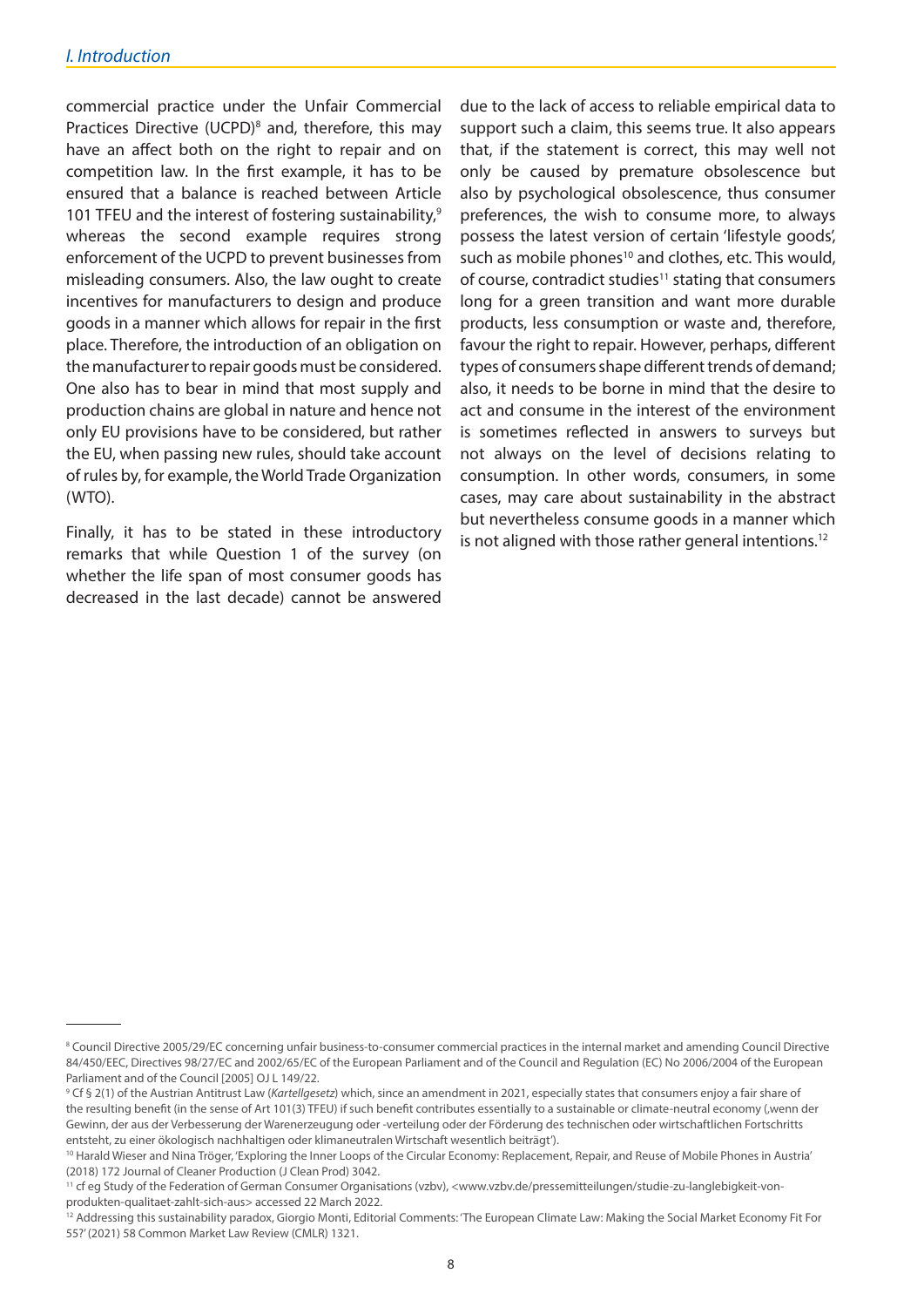### <span id="page-8-0"></span>**II. Amendments to the Sale of Goods Directive (Q4)**

The potential of the Sale of Goods Directive to serve as a vehicle for achieving sustainability has long been discussed in academia and also among legislators.13 Despite efforts, the current version of the Sale of Goods Directive – as well, it seems, as its implementation by Member States – fall short with regard to the potential fostering of sustainability.

The present consultation differentiates between situations within and outside the scope of application of the Sale of Goods Directive. Under the Directive, repair is one of two equal remedies that consumers are generally entitled to choose from (Article 13(2)). As receiving an entirely new product might appear more advantageous to those who wish to maximize the life cycle of their purchases, and repair is often refused by the seller/manufacturer (if it is possible in the first place) as it would impose costs on the seller that would be disproportionate, in practice replacement is the more common remedy sought and offered.

#### **1. Repair as the Primary Remedy**

Returning to the need to save resources in the production of new products, introducing repair as the primary remedy would increase the longevity of a product and in most cases lead to less consumption of new products, thereby – in the longer term – to less production, and this could help in saving resources. However, it has to be taken into consideration that sustainability is not a standalone goal. Firstly, it can be questioned whether  $a -$  ultimately political – decision to prefer sustainability over the wishes of the individual consumer, who may very well prefer a quick replacement over a lengthy repair, can be considered

just. Not so long ago, the right granted to consumers to choose between repair and replacement was celebrated as one of the advantages of the Consumer Sales Directive of 1999.<sup>14</sup>

If there is (political) agreement that sustainability is of a higher value than the choice of individual consumers, it still has to be taken into consideration that, according to Article 14(1) Sale of Goods Directive, repair has to be carried out not only free of charge for the consumer, but also 'within a reasonable period of time' and 'without significant inconvenience' to the consumer. If this provision of the Sale of Goods Directive is not to be changed, a range of additional considerations are to be considered: firstly, in our view, this provision should not be changed in order to foster acceptance by consumers of the primacy of repair. Secondly, there should be guidance as to what 'reasonable time' and 'without significant inconvenience' means for different categories of products. It seems difficult to establish general rules, as the answer to these questions will depend on the kind of product at stake, but it is suggested that consumers should be afforded a right of a loaner (eg a computer given on loan) if repair takes longer than an average of two weeks.<sup>15</sup>

#### **2. Repair as the Optimal Remedy when Repair Costs are Less than or Equal to Replacement Cost**

The Commission's consultation also wishes to establish the effect the cost of repair and the cost of replacement has on the remedies which should be offered to consumers. For many product categories,

<sup>&</sup>lt;sup>13</sup> See eg Elias Van Gool and Anaïs Michel, 'The New Consumer Sales Directive 2019/771 and Sustainable Consumption: A Critical Analysis' (2021) 10 EuCML 136.

<sup>&</sup>lt;sup>14</sup> Council Directive 1999/44/EC of 7 July 1999 on certain aspects of the sale of consumer goods and associated guarantees [1999] OJ L17/12. <sup>15</sup> Mediamarkt, a large German and Austrian market for electronic goods, advertises a one-two hour return duration for voluntary repair services for mobile phones ('where technically possible and when spare parts are in stock') and a one week return for the (again voluntary) repair of coffee machines. Patagonia, the clothing company, states on the internet that consumers should expect a(n) (again voluntary) repair within 20 days.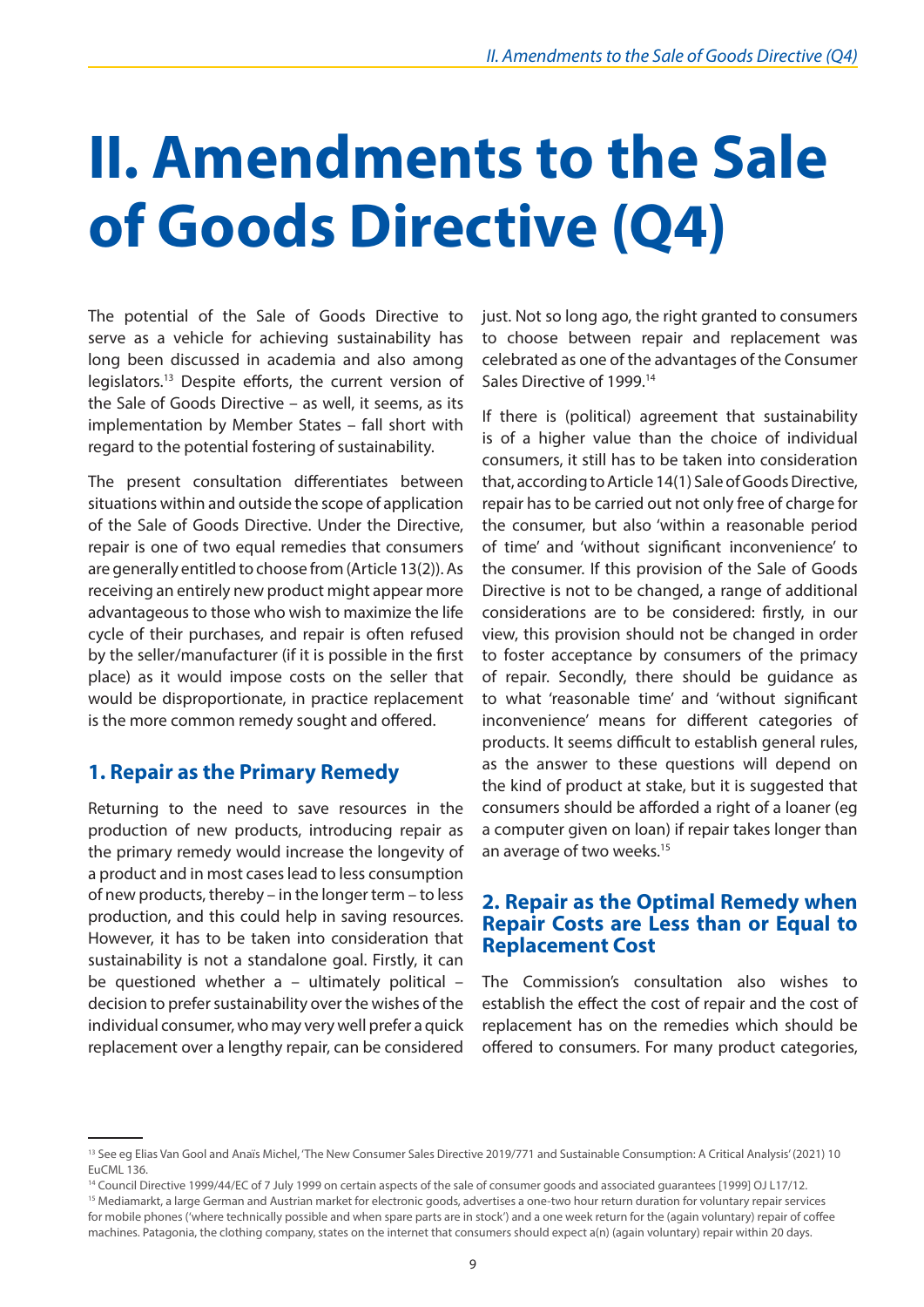<span id="page-9-0"></span>it seems, replacement is currently often the less expensive remedy for businesses and, as already mentioned, due to the longer life expectancy of a replaced good and the speed of replacement compared to repair, replacement is most likely also the preferred choice of consumers. If a consumer prefers replacement, but a seller repair, under the current legal framework, the latter can refuse replacement only if the remedy chosen by the consumer would be impossible or, compared to the other remedy, would impose costs on the seller that would be disproportionate, taking into account all circumstances, including the value the goods would have if there were no lack of conformity, the significance of the lack of conformity, and whether the alternative remedy could be provided without significant inconvenience to the consumer.

Should the Sale of Goods Directive be amended in future, there should indeed be a rule making repair the prevailing remedy – without choosing repair as the default remedy – if the economic and environmental costs associated with it are less than or equal to replacement costs.

#### **3. Re-Starting the Legal Guarantee Period After Repair**

Re-starting the legal guarantee period after repair might be a strong incentive for consumers to choose repair over replacement (under the current legal framework, where consumers have a right to choose between repair and replacement). If repair is introduced as a default option, a re-start of the legal guarantee period might incentivise consumers to opt for it. However, re-starting the legal guarantee period imposes costs on businesses, which eventually will result in higher prices. It is an ethical question whether it is more appropriate to include these costs in the retail price paid by all consumers buying the same kind of product or to impose these costs on the individual consumer who bought a good which turned out to be defective.

A further point to be addressed is that an increase in prices due to legal changes which aim at an increase of durability of goods might have the negative side effect that some goods are no longer available for the poorest consumers. This would further increase inequality among consumers and would clearly not be a desirable outcome. Therefore, we must consider consumer and environmental protection from 'a holistic perspective<sup>'16</sup> and strike a delicate balance between the interests involved.

A market solution might be that businesses offer consumers a re-start of the legal guarantee period after repair at a premium. Alternatively, tax cuts or other financial benefits by the government might serve as incentives for businesses to offer a re-start of the legal guarantee period for free.

#### **4. Longer Legal Guarantee Periods**

A longer legal guarantee period could promote sustainability regardless of whether consumers have a right to choose between repair or replacement or if repair is the primary remedy. The most appropriate solution seems to be to determine the length of the legal guarantee according to categories of products which depends on their expected durability, and hence should be longer for most products than the current two-year period as the expected life cycle for eg cars, computers, washing machines or even an electronic toothbrush is longer than two years. This could be regulated in an amended Ecodesign Directive<sup>17</sup> and its subsequent regulations.<sup>18</sup>

However, the enforcement of consumer rights during the legal guarantee period greatly depends on the burden of proof imposed on the consumer. As consumers do not have any insights into the production process, it is crucial to reverse the burden of proof with regard to the defect (under Article 11(1) of the Sales of Goods Directive, consumers benefit from a burden of proof for one year after delivery). Therefore, if the period in which a reversal of the burden of proof is granted to the consumer is not extended in accordance with a longer legal guarantee period, introducing longer legal guarantee periods might not prove entirely useful.

<sup>&</sup>lt;sup>16</sup> Hans-W Micklitz, 'Squaring the Circle? Reconciling Consumer Law and the Circular Economy' (2019) 6 EuCML 229, 230.

<sup>&</sup>lt;sup>17</sup> Council Directive 2009/125/EC of 21 October 2009 establishing a framework for the setting of ecodesign requirements for energy-related products [2009] OJ L285/10, which is currently under revision. Cf Commission, 'Proposal for a Regulation establishing a framework for setting ecodesign requirements for sustainable products and repealing Directive 2009/125/EC' COM(2022) 142 final.

<sup>&</sup>lt;sup>18</sup> Cf Klaus Tonner, 'Die EU-Warenkauf-Richtlinie: auf dem Wege zur Regelung langlebiger Waren mit digitalen Elementen' (2019) 10 Verbraucher und Recht (VuR) 363, 370.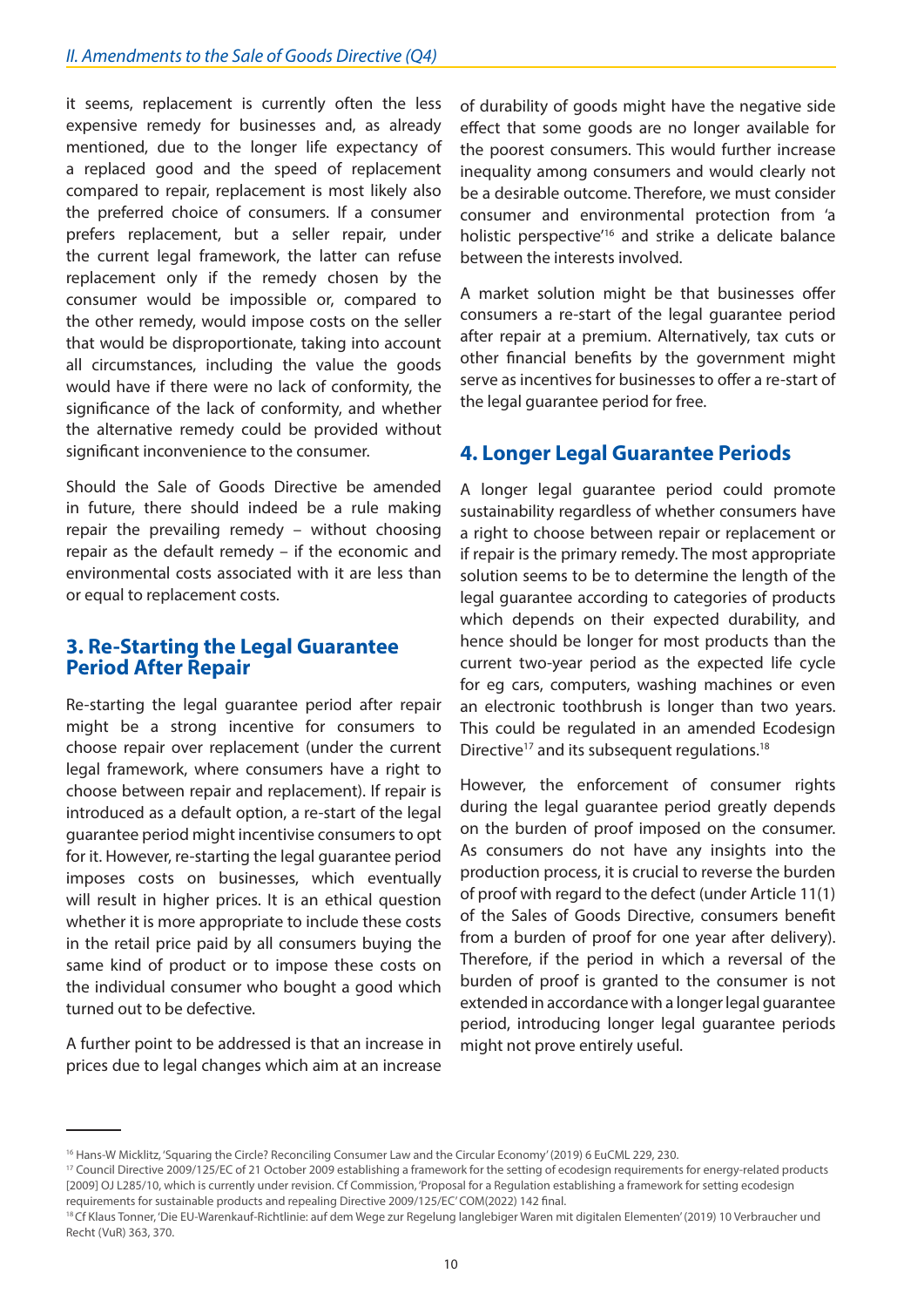<span id="page-10-0"></span>An alternative to extending the legal guarantee period could be to subsidise repair services even after the end of the legal guarantee period (by eg governments paying a lump sum or providing tax cuts to businesses which offer such services), with the cost of repair to be paid by the consumer. This might even create competition between repair service providers – considering the fact that environmentally focused consumers will rather buy goods where they know that repair is available – and, at the same time, incentivise the creation of more durable products if manufacturers want to avoid excessive repairs within the legal guarantee period.

#### **5. Same Legal Guarantee Period for New and Second-Hand Goods and/or Refurbished Goods**

Incentivising the increased use of second-hand and refurbished goods could also save resources. It is, however, important to differentiate between second-hand and refurbished goods, the latter having undergone some sort of assessment and improvement by the seller before being sold, while second-hand goods are sold in the condition, they were handed over by the first or subsequent owner. With regard to second-hand goods, it is also worth mentioning that the period of use which turns a good into a second-hand good might differ from Member State to Member State (eg in Austria, a car can be considered used – and the legal guarantee can be shortened – one year after it was first registered, regardless of how many kilometres it was driven; in other Member States, such rules do not seem to exist).

It seems appropriate to introduce a legal guarantee period of the same duration for refurbished goods as for new goods, thereby setting an incentive (in addition to the most likely discounted price) for consumers to buy refurbished goods. By carrying out an assessment before selling the good, the seller has the opportunity to detect potential defects and resolve any problems before the sale, an opportunity they do not have with regard to second-hand products.

#### **6. Voluntary Business Commitments to Repair Goods**

Voluntary commitments by businesses to repair goods would be an ideal solution as they would spare the European Commission (EC) (and consequently national legislators) from having to amend the Sale of Goods Directive (or national laws) and save stakeholders transaction costs. However, in practice, voluntary commitments often seem to fall short of what is expected of them: they are not always honoured by the businesses signing the commitment and can be used as a form of 'green-washing'.<sup>19</sup> While the UCPD refers to such codes of conduct and enables the enforcement of breaches of voluntary commitments, codes of conduct alone should not be the preferred or the only choice for the EC as the way forward.

<sup>&</sup>lt;sup>19</sup> Cf actions brought about by the European Consumer Organization BEUC, <www.beuc.eu/search?keys=greenwashing> accessed 28 March 2022; cf also Commission, 'Proposal for a Directive amending Directives 2005/29/EC and 2011/83/EU as regards empowering consumers for the green transition through better protection against unfair practices and better information' COM(2022) 143 final, which addresses the danger of greenwashing.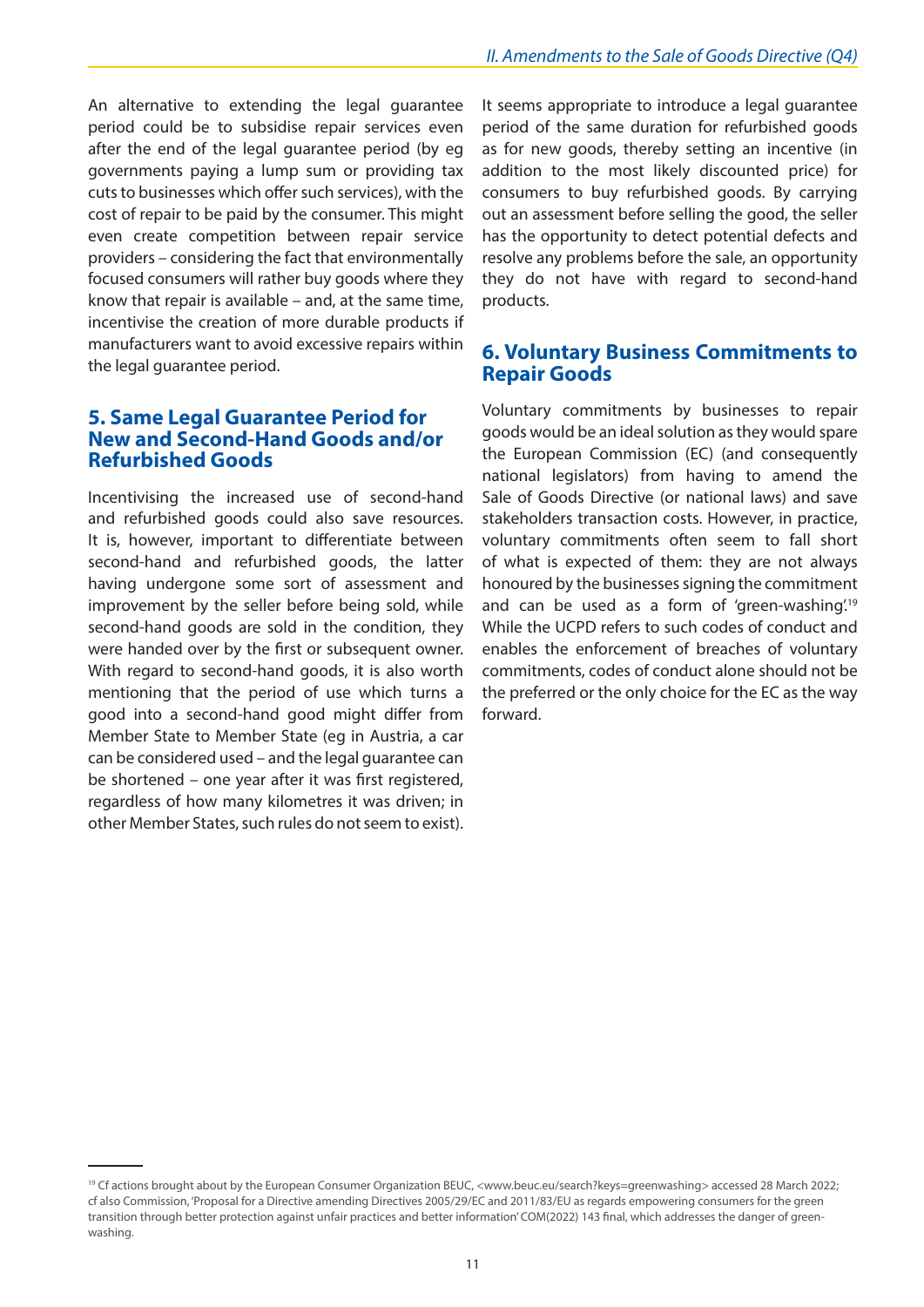# <span id="page-11-0"></span>**III. Effectiveness of Measures Amending the Sale of Goods Directive (Q4)**

The different measures suggested by the EC in this consultation appear to enjoy different levels of effectiveness. Introducing repair as the primary remedy appears to be a very effective proposal.

Considering repair as the optimal remedy when it costs less than or equal to the cost of replacement seems a good idea per se. However, this approach might create unnecessary compliance costs. The question remains: how can these costs be easily determined without creating extra costs and how can businesses be prevented from manipulating estimated repair costs to push for replacements?

If a repair is done within the legal guarantee period, it might be appropriate to re-start the legal guarantee period afterwards to incentivise consumers to repair goods. One might even consider re-starting the legal guarantee period after a replacement is issued to provide an incentive for the production of

durable goods. However, an extension of the legal guarantee period might be preferable to a complete re-start to avoid excessive costs for sellers, which would be added to the price of new items. Finally, it is a political debate whether it is advantageous to create 'eternal' products by re-starting the legal guarantee every time goods are repaired as this does not allow for products to keep up with technological developments. One solution might be that consumers who wish for their products to last 'forever' should be asked to pay a premium for such a permanent repair service. Longer legal guarantee periods in general, as well as equating the legal guarantee period for new and refurbished goods, might be effective in some cases. By contrast, the same legal guarantee for new and second-hand goods and merely encouraging businesses to voluntarily commit to repairing may seem to be rather ineffective measures.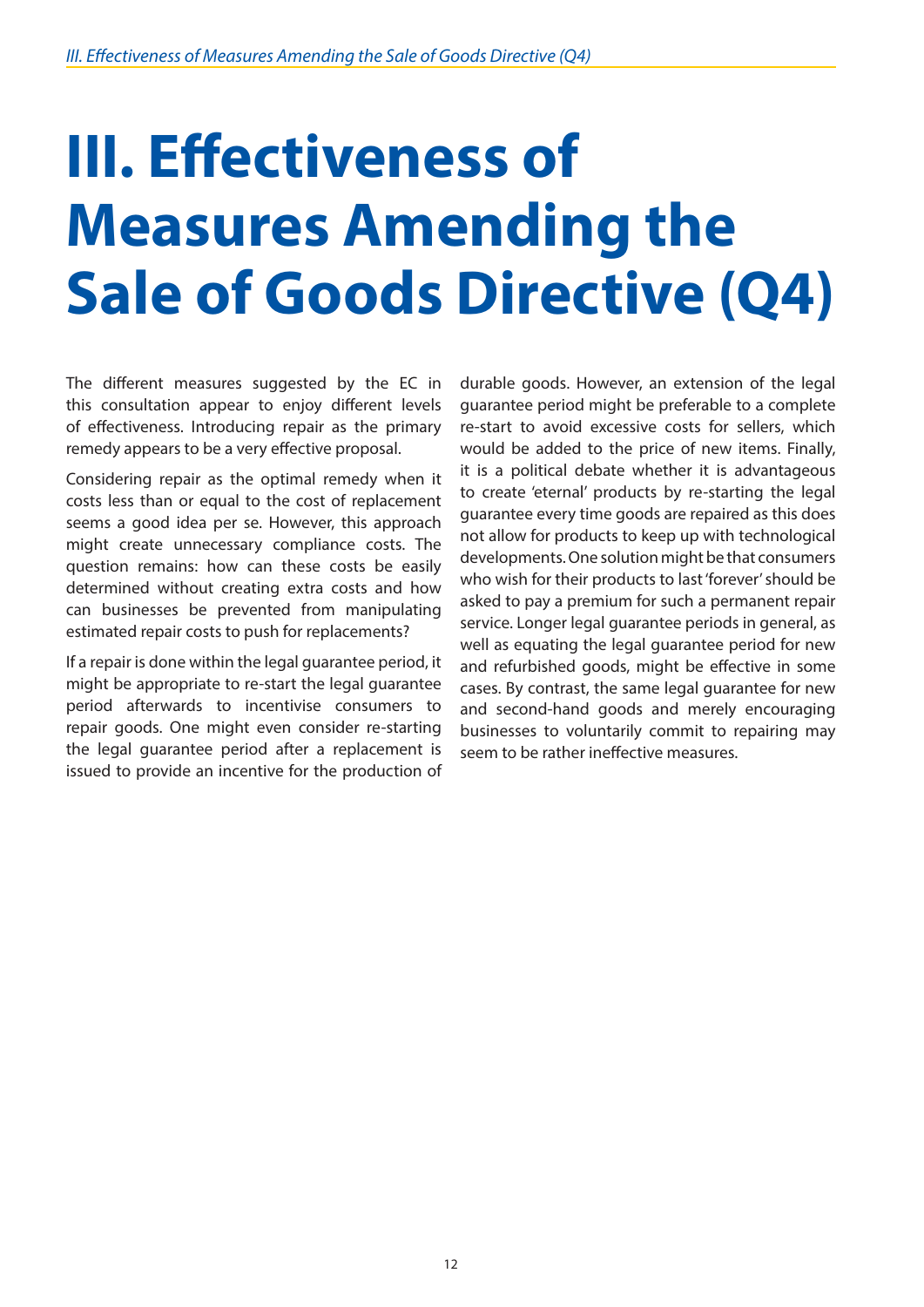# <span id="page-12-0"></span>**IV. Right to Repair Without Legal Guarantee (Q6)**

Repair is equally important in order to prevent the premature end of the life cycle of a product when it comes to defects that are not covered by the legal guarantee under the Sale of Goods Directive. This concerns defects established only after delivery (eg a consumer accidently drops his tablet and the screen breaks) or defects that become apparent after the end of the legal guarantee period. In practice, it is difficult for consumers to have defective goods repaired outside of the legal guarantee, either at all, as repair services are simply not offered for various products after the good has reached a certain age, or because repair is extremely expensive, also compared to the expense of purchasing a new good. In addition, it can be the case that manufacturers technically prevent the repair or replacement of components by third parties or consumers.20 It seems to be a good approach to give businesses an incentive to offer repair services for goods even after the end of the legal guarantee period and to produce repairable products in the first place, also enabling repair by third parties.

This being said, it seems adequate to have consumers pay for the repair in such cases as long as it is ensured that repairs are not priced inappropriately high. If people buy new items less often, manufacturers might be inclined to offer repair services to compete for their market share. The total costs of repair should include a reasonable margin of profit. This might encourage competition among services and make it more attractive to offer repair services. It also has to be ensured that consumers receive adequate information about the repairability of products. At least from anecdotal evidence, it can be reported that sometimes sellers wrongly inform consumers that a repair is not possible. Such misleading information by an employee of the business would constitute an unfair commercial practice, enabling a customer – under Article 11a UCPD, as amended by the Omnibus Directive<sup>21</sup> – to seek compensation for damage (losses could, eg, result from buying a new product which would have not been necessary given the fact that the original product could have been repaired in the first place).

<sup>&</sup>lt;sup>20</sup> European Commission, Directorate-General for Environment, Véronique Monier, Benoît Tinetti, Alvaro De Prado Trigo, et al, 'Study on Socioeconomic Impacts of Increased Reparability' (2016), <https://op.europa.eu/en/publication-detail/-/publication/c6865b39-2628-11e6-86d0-01aa75ed71a1/ language-en> accessed 25 March 2022.

<sup>21</sup> Council Directive 2019/2161/EU of 12 December 2019 for the better enforcement and modernization of Union consumer protection rules [2019] OJ L328/7.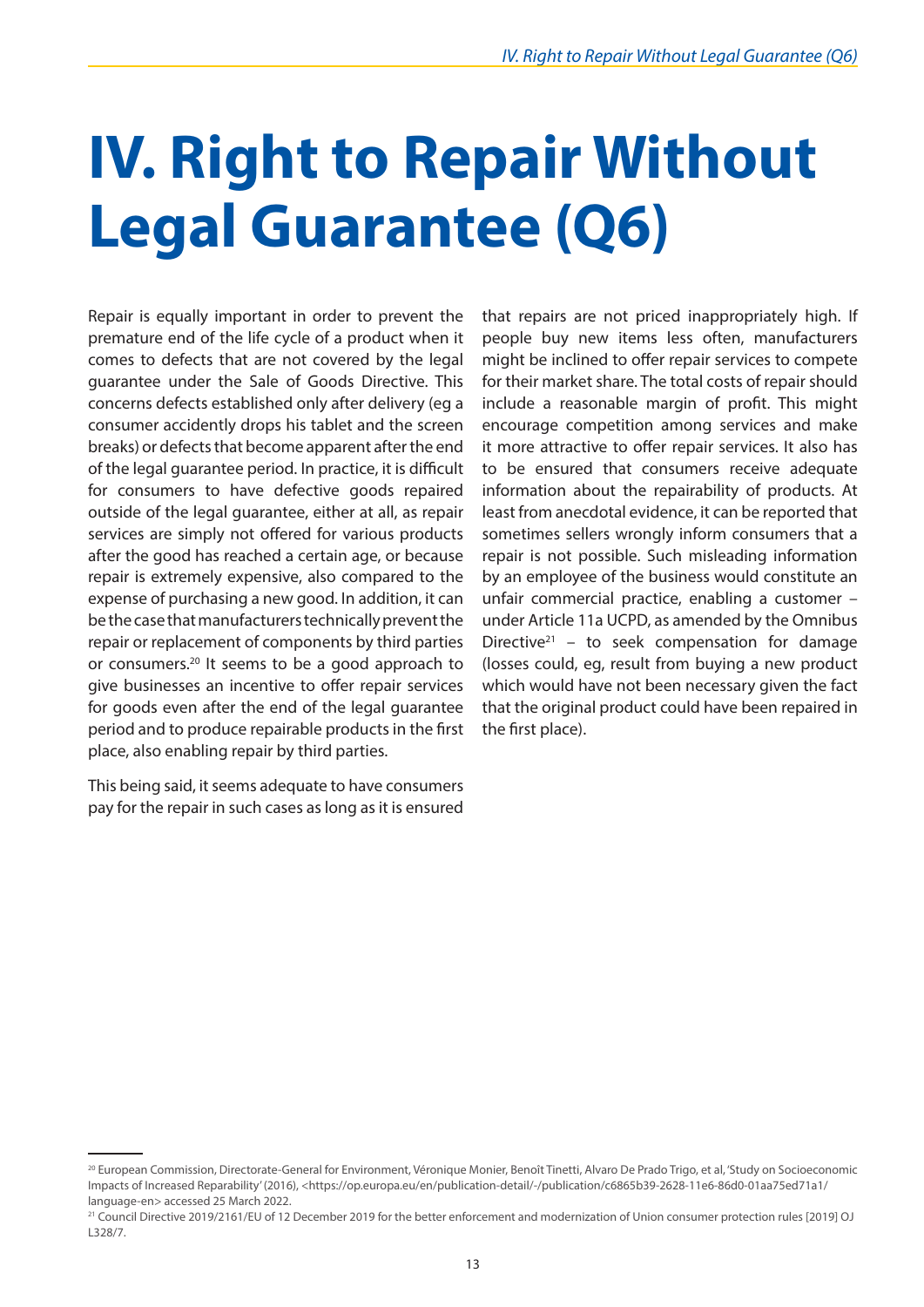### <span id="page-13-0"></span>**V. Who Should Be Obliged to Repair Products? (Q8, Q9)**

The primary addressee of an obligation to repair products should be the manufacturer. The manufacturer is usually best placed to have the knowledge required to repair their products, to know when replacement is preferable to repair, to have access to spare parts and they also have the possibility of influencing production in a way that facilitates repair at a later stage. Hence, the manufacturer is also the cheapest cost avoider as they can design and produce more durable and easily reparable products.

In order to shorten the turn-around time of repairs, it seems to be important that consumers have a direct claim against the manufacturer and that they do not have to go through the seller (unless they want or need to do so, because, eg, they do not know the manufacturer or how to reach them in the case of a 'no name product'). If the consumer chooses to contact the seller for a repair, the seller should be given the choice between carrying out the repair (if they are technically equipped to do so) and being reimbursed by the manufacturer or sending the product to the manufacturer for repair (which also means the right to redress under the Directive should be amended in order to contain more specific provisions). The latter option, however, might lead to a longer repair time compared to a direct repair by the seller or when the consumer approaches the manufacturer directly. Another possibility, which is already recognised by Recital 54 of the Sale of Goods Directive, is that the repair is performed by the consumer or a third party at the seller's expense.

In order to avoid placing a greater burden on the seller, it might be worth considering enabling

reimbursement from the manufacturer directly instead. If sellers face too many risks they cannot control, small and medium-sized enterprises (SMEs) might be pushed out of the market, which could have detrimental effects on competition. Of course, reimbursement must be limited to a reasonable amount. Member States should use the option under Recital 54 of the Sale of Goods Directive as it offers the opportunity to have the good repaired by a third party of choice and have the good repaired by the consumer themselves, which might foster the interest of some consumers in repair over replacement and consumer empowerment.

To further promote competition in the repair market, there should also be an obligation to produce and provide spare parts to third parties or consumers,<sup>22</sup> providing consumers with more choices as to the way in which they want their goods to be repaired. This obligation should, however, not be endless, but could correspond with the legal guarantee period and be complemented by a right to be reimbursed by the manufacturer if consumers choose to carry out repairs themselves or through a third party of choice. It also must be ensured that businesses do not trick consumers into believing that they would lose their rights under the Sales of Goods Directive if they choose to repair the defective goods themselves.

If the manufacturer is not seated in the EU, one could oblige the seller and/or importer of the good to bear the costs that would normally be borne by the producer, a proposal that is comparable to the rule under the Product Liability Directive.<sup>23</sup>

<sup>22</sup> For example, IKEA is voluntarily starting to make spare parts available to consumers; cf <https://www.ft.com/content/a4e22d74-28b8-443b-91abc42438d3e259> accessed 28 March 2022.

<sup>&</sup>lt;sup>23</sup> Cf Council Directive 85/374/EEC of 25 July 1985 on the approximation of the laws, regulations and administrative provisions of the Member States concerning liability for defective products [1985] OJ L210/29, Art 3(2).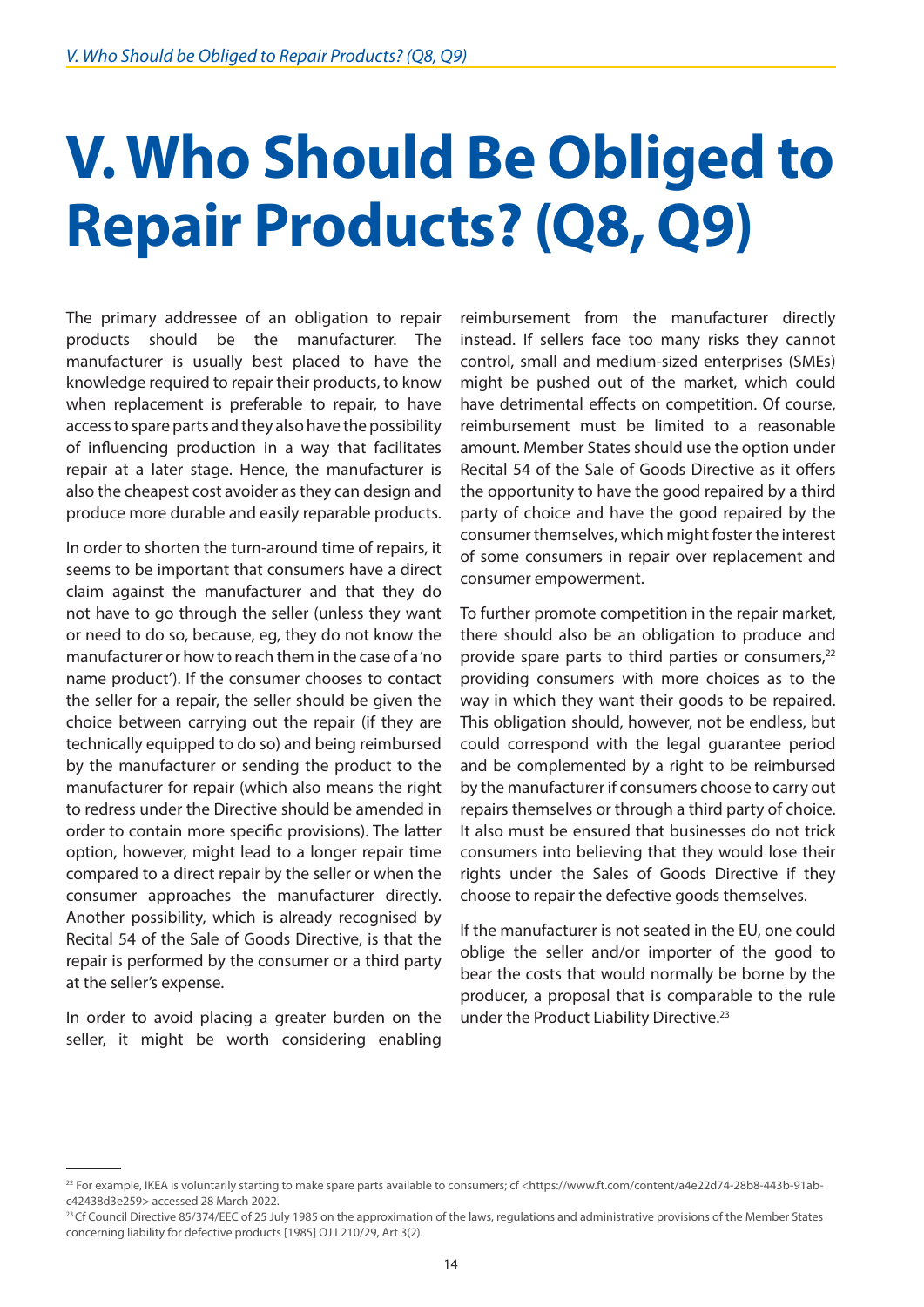# <span id="page-14-0"></span>**VI. Level of Harmonisation (Q2, Q3)**

As an increasing percentage of sales take place across EU borders, in order to create legal certainty for consumers as well as businesses, it seems important to fully harmonise the right to repair and accompanying measures at EU level. If enhancing competition between legal orders in the area of sustainability is desired, opening clauses or even regulatory sandboxes could be considered in order to allow Member States to introduce more sustainable measures. For the goal of sustainability to be reached, it is imperative that the right to repair – as well as other means which foster sustainability – are also strengthened in B2B contracts. Here it is up to national legislators to act. However, a proposal by the EC for B2C relations could serve as a model for national amendments. In order to provide legal certainty for businesses, it would also be preferable if there were no differences between B2B and B2C rules. Besides, sustainability must be pursued throughout the entire life cycle of a product. Therefore, a more holistic approach is needed, covering legislation at all steps of a product's life span.<sup>24</sup>

<sup>&</sup>lt;sup>24</sup> Hans-W Micklitz and others, (n 6), 10ff; Evelyne Terryn and Elias van Gool, 'The Role of European Consumer Regulation in Shaping the Environmental Impact of E-Commerce' 10 (2021) EuCML 136-148.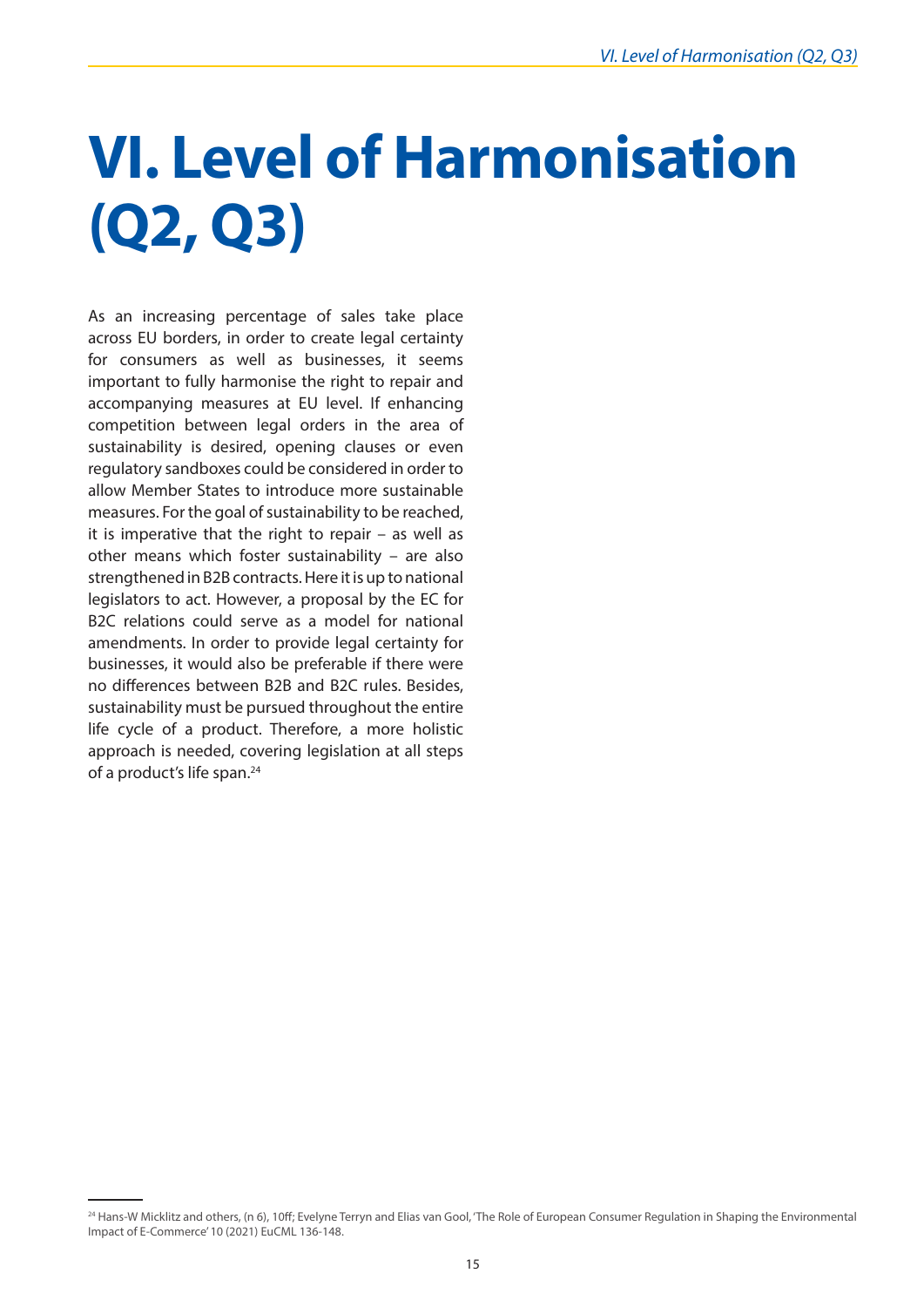# <span id="page-15-0"></span>**VII. Product Categories to be Covered by an Amended Right to Repair (Q5)**

Within the last decades, the EU has already passed sustainability measures, especially for electronics, such as the Ecodesign Directive.<sup>25</sup> A mandatory right to repair should only be applied to products which can be repaired easily and effectively (and hence requiring less resources than a replacement). However, what can be repaired easily and effectively – which in this context means at less costs (including externalities) than replacement – will vary not only from one category of products to another, but also within each category, depending on the costs of production, resale price, cost of repair and life expectancy. It seems right that any amendment of the Sale of Goods Directive aiming at more sustainability should cover electronics and large household appliances (especially those falling under the scope of the Ecodesign Directive 2009), vehicles and furniture. When it comes to textiles, it has to be

considered that many defects arise as a result of wear and tear instead of being already present at the time of the sale (and hence do not fall within the scope of the Directive). In addition, the repair of textiles is only possible when the material itself is relatively intact. Therefore, textiles should perhaps not be subject to a mandatory right to repair. It has to be acknowledged, however, that some companies already offer a voluntary repair system for clothes (eg the clothes companies, Patagonia and Levis) and that shoes especially might be subject to repair. New Ecodesign rules introduced in 2019 provide minimal durability and repairability standards for certain consumer goods<sup>26</sup> and it is to be expected that circular product design requirements will be extended as an outcome of the current Commission's Sustainable Products Initiative.

<sup>&</sup>lt;sup>25</sup> Other laws to be considered are Council Directive 2010/30/EU of 19 May 2010 on the indication by labelling and standard product information of the consumption of energy and other resources by energy-related products [2010] OJ L153/1; Council Regulation 1907/2006/EC of 18 December 2006 concerning the Registration, Evaluation, Authorization and Restriction of Chemicals (REACH), establishing a European Chemicals Agency, amending Directive 1999/45/EC and repealing Council Regulation (EEC) No 793/93 and Commission Regulation (EC) No 1488/94 as well as Council Directive 76/769/EEC and Commission Directives 91/155/EEC, 93/67/EEC, 93/105/EC and 2000/21/EC [2006] OJ L396/1; Council Regulation 305/2011/EU of 9 March 2011 laying down harmonized conditions for the marketing of construction products and repealing Council Directive 89/106/EEC [2011] OJ L88/5.

<sup>&</sup>lt;sup>26</sup> See European Commission, 'The New Ecodesign Measures Explained' (2019) <ec.europa.eu/commission/presscorner/detail/en/ganda\_19\_5889> accessed 4 April 2022.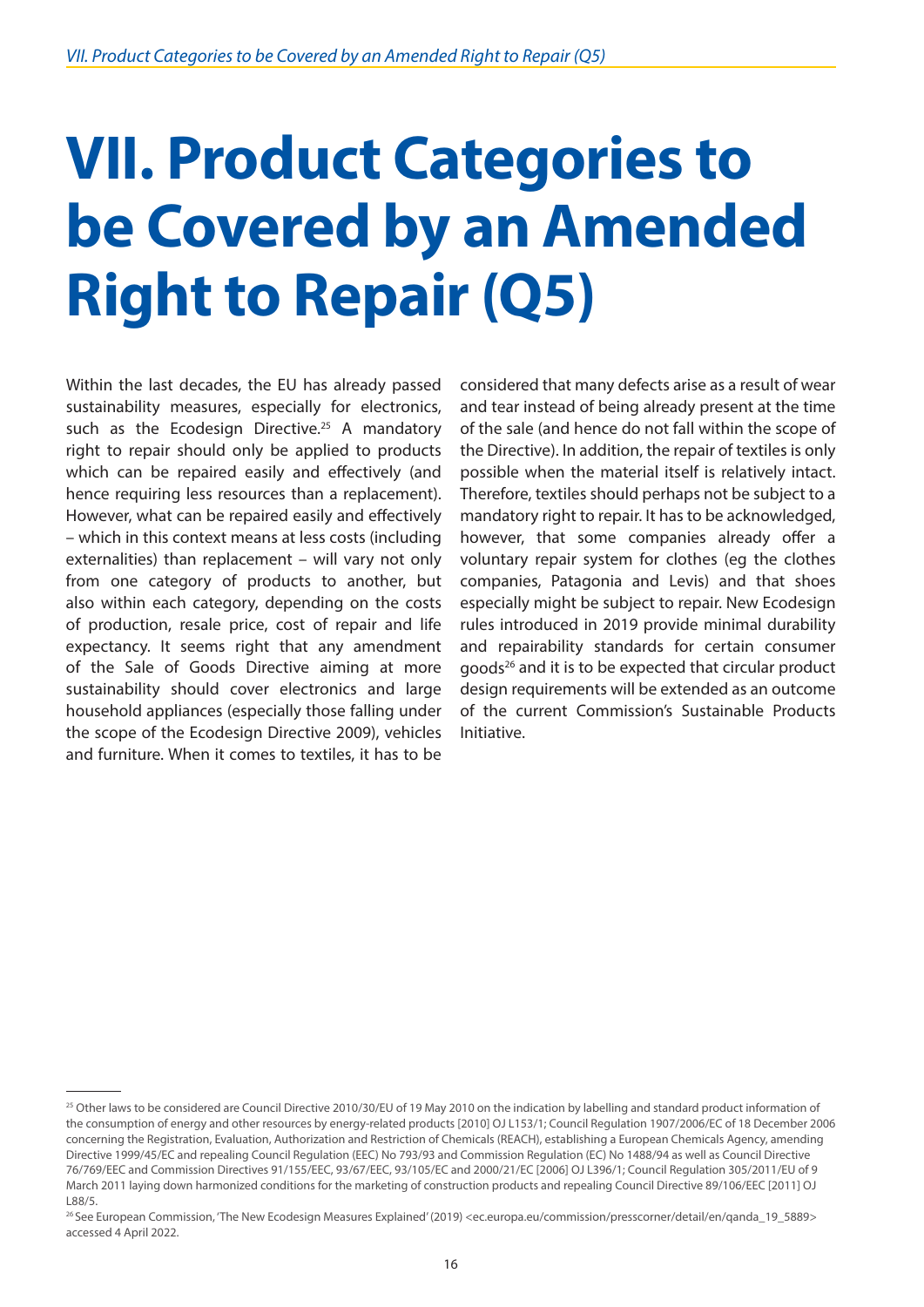# <span id="page-16-0"></span>**VIII. Additional Suggestions to Extend the Useful Life Span of Goods (Q11)**

As mentioned in the introductory remarks, in order to achieve the goal of an extension of the useful life span of goods, it is crucial that consumer (contract) law is not viewed in isolation from other areas of law (eg antitrust law or the law of unfair commercial practices). In addition to a change of the hierarchy of remedies for defects, a prolongation of the duration of the period of the legal guarantee and the incentivising of repair outside the scope of application of the Sale of Goods Directive, it seems important to raise the level of awareness among consumers of the impact that their choices can have. Currently, a lack of knowledge about their exact rights represents a huge barrier to many consumers.<sup>27</sup>

One way of achieving this might be to oblige businesses to publish so-called repair codes, which provide easily accessible information for consumers on how easily, where and at what costs a good can be repaired, including information as to whether or not the good could also be repaired by an average consumer (eg a manual on how to do so could be published on the business' website) or an independent repair shop. This information should be published in a standardised way, which would make it easy for consumers to compare information. It would also be recommendable to include more product categories into the scope of the Ecodesign Directive, thereby providing consumers with knowledge about the availability of spare parts in a broader range of products.28 In order to prevent consumers from being exposed to unnecessary repairs, it is crucial to give manufacturers incentives to produce more durable goods so that the need for repair declines.

It could also be considered to inform consumers about the amount of energy used in the production of any given good, or at least more complex electronic goods (like the warning packages that tobacco goods have or like nutri-scores) beyond the compulsory labelling system implemented by the EU that uses a colour code and a letter code to classify the energy efficiency of household appliances.<sup>29</sup> In this context, it is important to stress that – as was discussed by President Biden for the  $US<sup>30</sup>$  – manufacturers should be legally required to make repairs by third parties or consumers technically possible. This could be addressed by the Ecodesign Directive, which is currently under revision by the EC.

Another important angle is the requirement for businesses to provide software updates beyond very limited period of time after the sale of a product. The requirement for updates under the Sales of Goods Directive and Digital Content Directive<sup>31</sup> are an important step in the right direction. However, here also, the manufacturer and not only the seller should be responsible for the update.

<sup>27</sup> Sahra Svensson-Hoglund, Jessika Luth Richter, Eleonore Maitre-Ekern et al, 'Barriers, Enablers and Market Governance: A Review of the Policy Landscape for Repair of Consumer Electronics in the EU and the US' (2021) 288 J Clean Prod 125488.

<sup>&</sup>lt;sup>28</sup> See in the regard, eg Chris Backes, *Law for a Circular Economy*, (Eleven International Publishing 2017), 37ff.

<sup>&</sup>lt;sup>29</sup> See in the regard the French Eco-score, <https://docs.score-environnemental.com/> accessed 28 March 2022.

<sup>30 &</sup>lt;www.bloomberg.com/news/articles/2021-07-06/biden-wants-farmers-to-have-right-to-repair-own-equipment-kqs66nov> accessed 28 March 2022.

<sup>&</sup>lt;sup>31</sup> Council Directive 2019/770/EU of 20 May 2019 on certain aspects concerning contracts for the supply of digital content and digital services [2019] OJ L 136/1.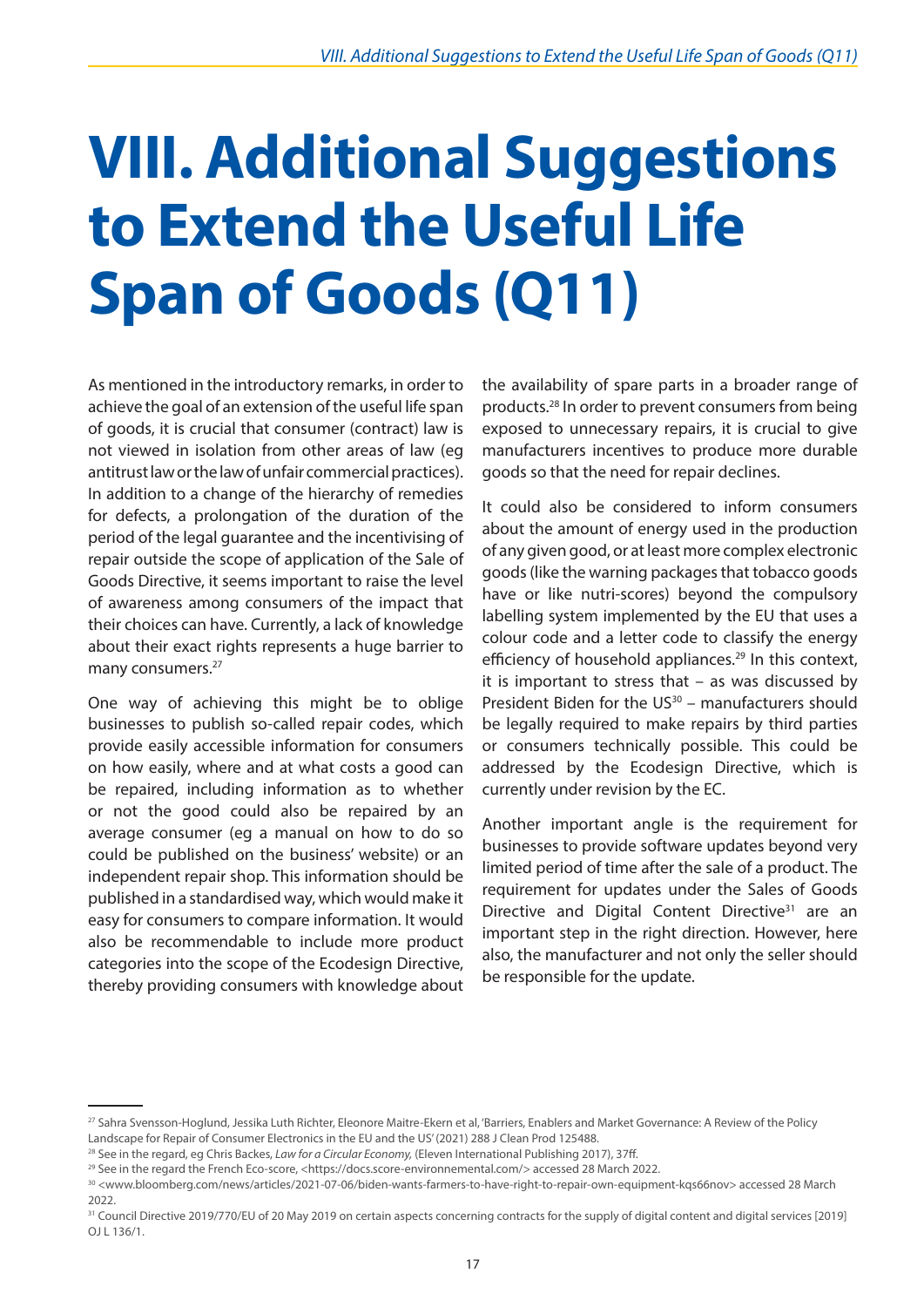Finally, as with other areas of consumer law, substantive law is only as good as enforcement. It seems crucial that the Ecodesign Directive is included into Annex I of the Representative Actions Directive<sup>32</sup> and hence enables qualified entities to bring action if the information requirements under that Directive are violated. In particular, premature digital obsolescence can be tackled by effective enforcement of the Sales of Goods Directive and the UCPD.

<sup>32</sup> Council Directive 2020/1828/EU of 25 November 2020 on representative actions for the protection of the collective interests of consumers and repealing Directive 2009/22/EC [2020] OJ L 409/1.